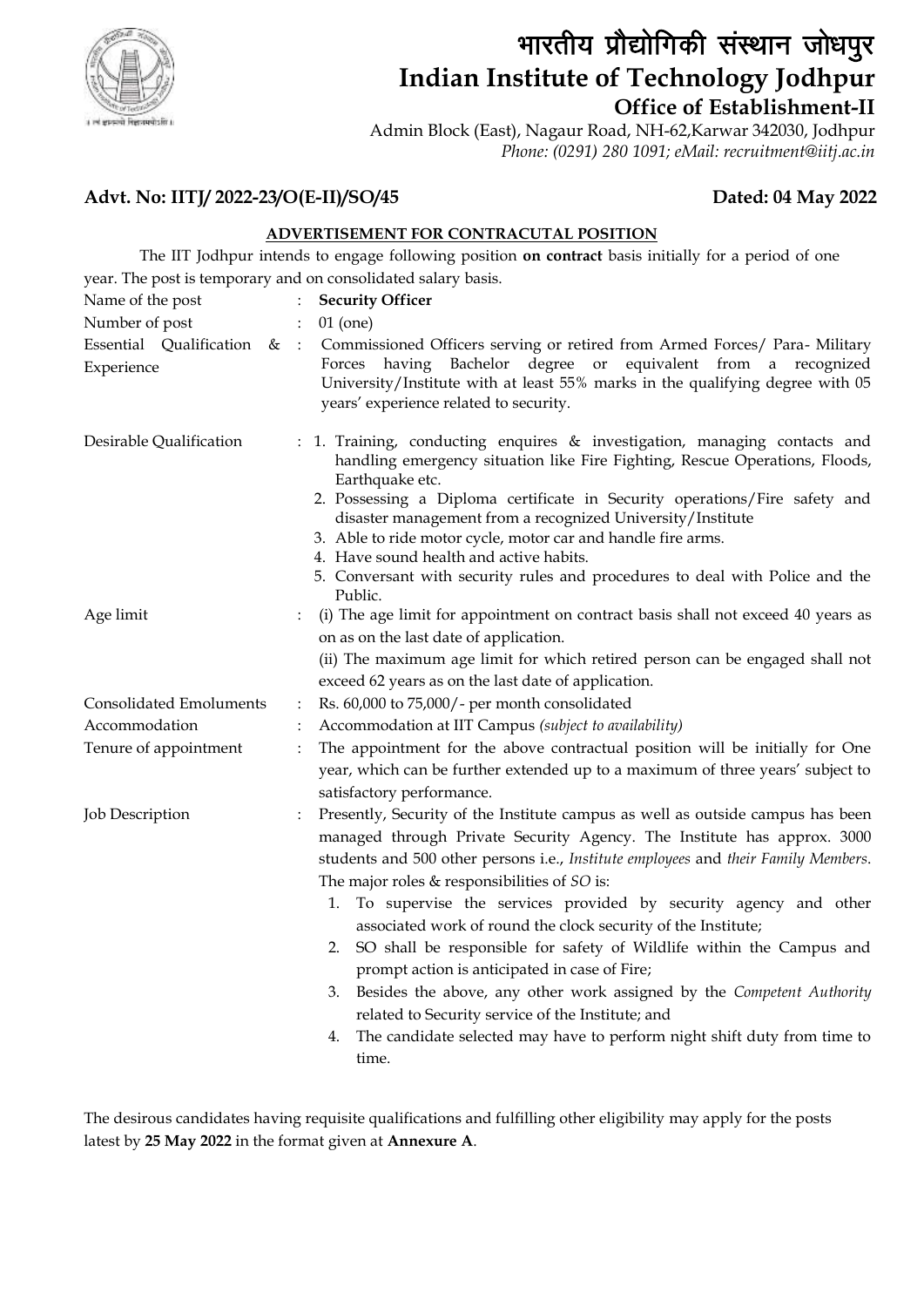# **General Instructions to the applicants:**

| Application of the same shall be mailed in a single PDF file (application along with all<br>documents) to Office of Establishment-II, IIT Jodhpur at the address - recruitment@iitj.ac.in<br>on or before 25 May 2022.<br>2.<br>Selected candidates shall not have claim on any regular position and shall not be bestowed<br>any of the privileges like Housing, Medical Facility and Other benefits available to the<br>regular employees of the Institute.<br>Applicants are advised to ensure, before appearing for the post, that they possess the<br>3.<br>minimum essential qualification and experience laid down for the post. Qualification obtained<br>has to be from recognized University/Institute. Eligibility in terms of age, qualification and<br>experience of a candidate shall be considered as on the last date of application.<br>Interested candidates may also in their own interest ensure that they fulfill the eligibility<br>4.<br>conditions. Ineligible candidates will not be allowed to appear for interview. Verification of<br>documents will be done before interview.<br>In case of large number of applicants, the Competent Authority, IIT Jodhpur reserves the right<br>5.<br>to shortlist candidates by adopting appropriate criteria.<br>The number of vacancies indicated in the notification is tentative. IIT Jodhpur reserves the<br>6.<br>right to increase or decrease or NOT to fill any of the posts advertised.<br>7.<br>No TA/DA will be paid for attending the Interview.<br>8.<br>In case of any inadvertent mistake in the process of selection, which may be detected at any<br>stage even after issue of the appointment letter, the Institute reserves the right to <i>modify</i> ,<br>withdraw or cancel any communication made to the Applicants.<br>After joining the service of the Institute, the person(s) will have to abide by the Rules,<br>9.<br>Regulations, Ordinances, Statutes and Act of the Institute applicable from time to time. He/<br>She may be assigned any duty within or outside the Institute depending upon the exigency of<br>the work.<br>The Institute shall verify the antecedents or documents submitted by a person at the time of<br>10.<br>appointment or during the tenure of the service. In case, it is detected that the documents<br>submitted by the candidates are fake, or the person has a clandestine antecedents or<br>background and has suppressed the said information, then his/her services shall be terminated<br>forthwith and legal action may be initiated against such candidates/employees.<br>No interim correspondence whatsoever will be entertained from the candidates.<br>11.<br>Canvassing in any form or bringing in any influence political or otherwise will be a<br>12.<br>disqualification for the post.<br>In case of any dispute/ambiguity that may occur in the process of selection, the decision<br>13.<br>of the Institute shall be final.<br>14.<br>recruitment@iitj.ac.in.<br>However, enquiry/queries related to eligibility for the post/interpretation of rules or<br>forwarding of CV will not be entertained. | 1. | The candidate(s) who fulfills the requirements may apply in the prescribed format (Attached<br>as Annexure-A) along with copy of all the certificates in support of their qualification,<br>experience as well as no objection certificate from the present employer, if applicable. |
|-----------------------------------------------------------------------------------------------------------------------------------------------------------------------------------------------------------------------------------------------------------------------------------------------------------------------------------------------------------------------------------------------------------------------------------------------------------------------------------------------------------------------------------------------------------------------------------------------------------------------------------------------------------------------------------------------------------------------------------------------------------------------------------------------------------------------------------------------------------------------------------------------------------------------------------------------------------------------------------------------------------------------------------------------------------------------------------------------------------------------------------------------------------------------------------------------------------------------------------------------------------------------------------------------------------------------------------------------------------------------------------------------------------------------------------------------------------------------------------------------------------------------------------------------------------------------------------------------------------------------------------------------------------------------------------------------------------------------------------------------------------------------------------------------------------------------------------------------------------------------------------------------------------------------------------------------------------------------------------------------------------------------------------------------------------------------------------------------------------------------------------------------------------------------------------------------------------------------------------------------------------------------------------------------------------------------------------------------------------------------------------------------------------------------------------------------------------------------------------------------------------------------------------------------------------------------------------------------------------------------------------------------------------------------------------------------------------------------------------------------------------------------------------------------------------------------------------------------------------------------------------------------------------------------------------------------------------------------------------------------------------------------------------------------------------------------------------------------------------------------------------------------------------|----|--------------------------------------------------------------------------------------------------------------------------------------------------------------------------------------------------------------------------------------------------------------------------------------|
|                                                                                                                                                                                                                                                                                                                                                                                                                                                                                                                                                                                                                                                                                                                                                                                                                                                                                                                                                                                                                                                                                                                                                                                                                                                                                                                                                                                                                                                                                                                                                                                                                                                                                                                                                                                                                                                                                                                                                                                                                                                                                                                                                                                                                                                                                                                                                                                                                                                                                                                                                                                                                                                                                                                                                                                                                                                                                                                                                                                                                                                                                                                                                           |    |                                                                                                                                                                                                                                                                                      |
|                                                                                                                                                                                                                                                                                                                                                                                                                                                                                                                                                                                                                                                                                                                                                                                                                                                                                                                                                                                                                                                                                                                                                                                                                                                                                                                                                                                                                                                                                                                                                                                                                                                                                                                                                                                                                                                                                                                                                                                                                                                                                                                                                                                                                                                                                                                                                                                                                                                                                                                                                                                                                                                                                                                                                                                                                                                                                                                                                                                                                                                                                                                                                           |    |                                                                                                                                                                                                                                                                                      |
|                                                                                                                                                                                                                                                                                                                                                                                                                                                                                                                                                                                                                                                                                                                                                                                                                                                                                                                                                                                                                                                                                                                                                                                                                                                                                                                                                                                                                                                                                                                                                                                                                                                                                                                                                                                                                                                                                                                                                                                                                                                                                                                                                                                                                                                                                                                                                                                                                                                                                                                                                                                                                                                                                                                                                                                                                                                                                                                                                                                                                                                                                                                                                           |    |                                                                                                                                                                                                                                                                                      |
|                                                                                                                                                                                                                                                                                                                                                                                                                                                                                                                                                                                                                                                                                                                                                                                                                                                                                                                                                                                                                                                                                                                                                                                                                                                                                                                                                                                                                                                                                                                                                                                                                                                                                                                                                                                                                                                                                                                                                                                                                                                                                                                                                                                                                                                                                                                                                                                                                                                                                                                                                                                                                                                                                                                                                                                                                                                                                                                                                                                                                                                                                                                                                           |    |                                                                                                                                                                                                                                                                                      |
|                                                                                                                                                                                                                                                                                                                                                                                                                                                                                                                                                                                                                                                                                                                                                                                                                                                                                                                                                                                                                                                                                                                                                                                                                                                                                                                                                                                                                                                                                                                                                                                                                                                                                                                                                                                                                                                                                                                                                                                                                                                                                                                                                                                                                                                                                                                                                                                                                                                                                                                                                                                                                                                                                                                                                                                                                                                                                                                                                                                                                                                                                                                                                           |    |                                                                                                                                                                                                                                                                                      |
|                                                                                                                                                                                                                                                                                                                                                                                                                                                                                                                                                                                                                                                                                                                                                                                                                                                                                                                                                                                                                                                                                                                                                                                                                                                                                                                                                                                                                                                                                                                                                                                                                                                                                                                                                                                                                                                                                                                                                                                                                                                                                                                                                                                                                                                                                                                                                                                                                                                                                                                                                                                                                                                                                                                                                                                                                                                                                                                                                                                                                                                                                                                                                           |    |                                                                                                                                                                                                                                                                                      |
| For a query related to advertisement of the post, applicant may send e-mail on                                                                                                                                                                                                                                                                                                                                                                                                                                                                                                                                                                                                                                                                                                                                                                                                                                                                                                                                                                                                                                                                                                                                                                                                                                                                                                                                                                                                                                                                                                                                                                                                                                                                                                                                                                                                                                                                                                                                                                                                                                                                                                                                                                                                                                                                                                                                                                                                                                                                                                                                                                                                                                                                                                                                                                                                                                                                                                                                                                                                                                                                            |    |                                                                                                                                                                                                                                                                                      |
|                                                                                                                                                                                                                                                                                                                                                                                                                                                                                                                                                                                                                                                                                                                                                                                                                                                                                                                                                                                                                                                                                                                                                                                                                                                                                                                                                                                                                                                                                                                                                                                                                                                                                                                                                                                                                                                                                                                                                                                                                                                                                                                                                                                                                                                                                                                                                                                                                                                                                                                                                                                                                                                                                                                                                                                                                                                                                                                                                                                                                                                                                                                                                           |    |                                                                                                                                                                                                                                                                                      |
|                                                                                                                                                                                                                                                                                                                                                                                                                                                                                                                                                                                                                                                                                                                                                                                                                                                                                                                                                                                                                                                                                                                                                                                                                                                                                                                                                                                                                                                                                                                                                                                                                                                                                                                                                                                                                                                                                                                                                                                                                                                                                                                                                                                                                                                                                                                                                                                                                                                                                                                                                                                                                                                                                                                                                                                                                                                                                                                                                                                                                                                                                                                                                           |    |                                                                                                                                                                                                                                                                                      |
|                                                                                                                                                                                                                                                                                                                                                                                                                                                                                                                                                                                                                                                                                                                                                                                                                                                                                                                                                                                                                                                                                                                                                                                                                                                                                                                                                                                                                                                                                                                                                                                                                                                                                                                                                                                                                                                                                                                                                                                                                                                                                                                                                                                                                                                                                                                                                                                                                                                                                                                                                                                                                                                                                                                                                                                                                                                                                                                                                                                                                                                                                                                                                           |    |                                                                                                                                                                                                                                                                                      |
|                                                                                                                                                                                                                                                                                                                                                                                                                                                                                                                                                                                                                                                                                                                                                                                                                                                                                                                                                                                                                                                                                                                                                                                                                                                                                                                                                                                                                                                                                                                                                                                                                                                                                                                                                                                                                                                                                                                                                                                                                                                                                                                                                                                                                                                                                                                                                                                                                                                                                                                                                                                                                                                                                                                                                                                                                                                                                                                                                                                                                                                                                                                                                           |    |                                                                                                                                                                                                                                                                                      |
|                                                                                                                                                                                                                                                                                                                                                                                                                                                                                                                                                                                                                                                                                                                                                                                                                                                                                                                                                                                                                                                                                                                                                                                                                                                                                                                                                                                                                                                                                                                                                                                                                                                                                                                                                                                                                                                                                                                                                                                                                                                                                                                                                                                                                                                                                                                                                                                                                                                                                                                                                                                                                                                                                                                                                                                                                                                                                                                                                                                                                                                                                                                                                           |    |                                                                                                                                                                                                                                                                                      |
|                                                                                                                                                                                                                                                                                                                                                                                                                                                                                                                                                                                                                                                                                                                                                                                                                                                                                                                                                                                                                                                                                                                                                                                                                                                                                                                                                                                                                                                                                                                                                                                                                                                                                                                                                                                                                                                                                                                                                                                                                                                                                                                                                                                                                                                                                                                                                                                                                                                                                                                                                                                                                                                                                                                                                                                                                                                                                                                                                                                                                                                                                                                                                           |    |                                                                                                                                                                                                                                                                                      |
|                                                                                                                                                                                                                                                                                                                                                                                                                                                                                                                                                                                                                                                                                                                                                                                                                                                                                                                                                                                                                                                                                                                                                                                                                                                                                                                                                                                                                                                                                                                                                                                                                                                                                                                                                                                                                                                                                                                                                                                                                                                                                                                                                                                                                                                                                                                                                                                                                                                                                                                                                                                                                                                                                                                                                                                                                                                                                                                                                                                                                                                                                                                                                           |    |                                                                                                                                                                                                                                                                                      |
|                                                                                                                                                                                                                                                                                                                                                                                                                                                                                                                                                                                                                                                                                                                                                                                                                                                                                                                                                                                                                                                                                                                                                                                                                                                                                                                                                                                                                                                                                                                                                                                                                                                                                                                                                                                                                                                                                                                                                                                                                                                                                                                                                                                                                                                                                                                                                                                                                                                                                                                                                                                                                                                                                                                                                                                                                                                                                                                                                                                                                                                                                                                                                           |    |                                                                                                                                                                                                                                                                                      |
|                                                                                                                                                                                                                                                                                                                                                                                                                                                                                                                                                                                                                                                                                                                                                                                                                                                                                                                                                                                                                                                                                                                                                                                                                                                                                                                                                                                                                                                                                                                                                                                                                                                                                                                                                                                                                                                                                                                                                                                                                                                                                                                                                                                                                                                                                                                                                                                                                                                                                                                                                                                                                                                                                                                                                                                                                                                                                                                                                                                                                                                                                                                                                           |    |                                                                                                                                                                                                                                                                                      |

--sd--

**Advisor (Admn.) &** *Offg.* **Registrar**